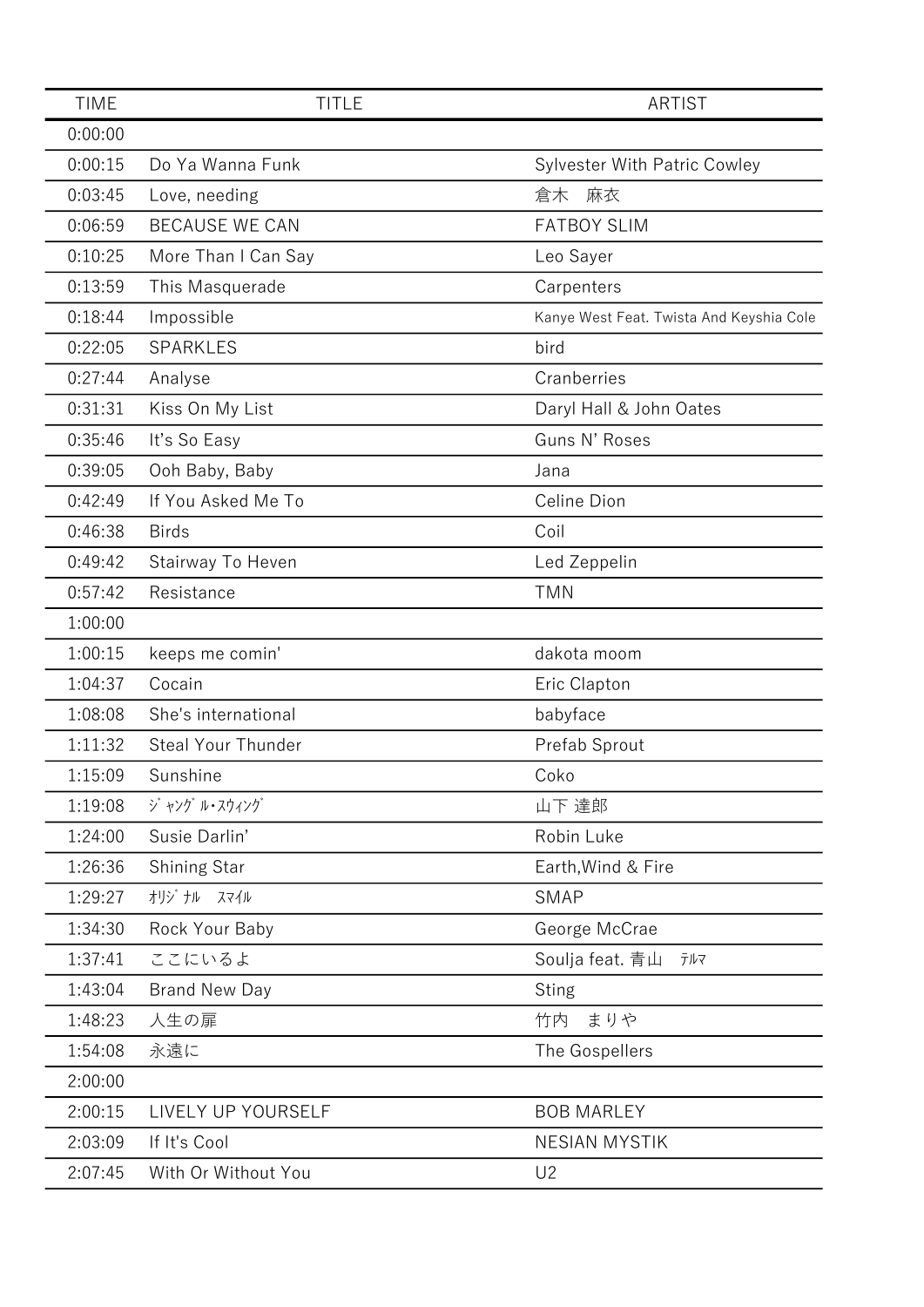| <b>TIME</b> | <b>TITLE</b>                       | ARTIST                                          |
|-------------|------------------------------------|-------------------------------------------------|
| 2:12:33     | sing, sing                         | 大橋トリオ                                           |
| 2:17:23     | All I Wanna Do Is Make Love To You | Heart                                           |
| 2:22:27     | You Should Be Mine                 | <b>Brian McKnight Featuring Mase</b>            |
| 2:27:05     | Over                               | Miho Featuring Boy-Ken                          |
| 2:31:59     | SUN SHINE ON MY SHOULDERS          | <b>JOHN DENVER</b>                              |
| 2:37:06     | <b>MONKEY MAGIC</b>                | ゴダイゴ                                            |
| 2:40:52     | I'll Do Anything                   | Heavy D                                         |
| 2:44:40     | Be With You                        | Glay                                            |
| 2:49:44     | うさぎの唄                              | 原 由子                                            |
| 2:53:20     | ~Seek~ それが愛かもしれないから                | 井手 麻理子                                          |
| 2:58:52     | <b>Foolish Games</b>               | Jewel                                           |
| 3:00:00     |                                    |                                                 |
| 3:00:14     | Piece Of Me                        | <b>Britney Spears</b>                           |
| 3:03:44     | <b>Bad Medicine</b>                | Bon Jovi                                        |
| 3:08:51     | Love Junkie                        | 布袋 寅泰                                           |
| 3:12:49     | IN THE MORNING                     | RAZORLIGHT                                      |
| 3:16:29     | もう涙はいらない                           | 鈴木 雅之                                           |
| 3:21:19     | 荒野はるかに                             | ↑ THE HIGH-LOWS ↓                               |
| 3:25:36     | 逢いにゆこう                             | 羊毛とおはな                                          |
| 3:30:00     | So What The Fuss                   | Stevie Wonder                                   |
| 3:34:10     | Candy In The Sun                   | Swirl 360                                       |
| 3:38:13     | How To Be A Girl                   | 安室 奈美恵                                          |
| 3:42:32     | Right Now (Na Na Na)               | Akon                                            |
| 3:46:34     | Seasons In The Sun                 | Terry Jacks                                     |
| 3:50:00     | Under The Bridge                   | Red Hot Chili Peppers                           |
| 3:54:25     | サナギ                                | 入ガ シカオ                                          |
| 3:59:13     | Then The Morning Comes             | Smash Mouth                                     |
| 4:00:00     |                                    |                                                 |
| 4:02:14     | miss you                           | m-flo loves melody. & 山本<br>領平                  |
| 4:08:05     | ON THE RADIO (日本語ヴァージョン)           | 小柳 ゆき                                           |
| 4:12:06     | <b>Heartbreak Hotel</b>            | WHITNEY HOUSTON feat. FAITH EVANS & KELLY PRICE |
| 4:16:35     | Easy Lover                         | Philip Bailey With Phil Collins                 |
| 4:21:30     | <b>Drive</b>                       | The Cars                                        |
| 4:25:22     | 友達へ ~Say What You Will~            | <b>SMAP</b>                                     |
| 4:30:15     | Perfect World                      | Aqua Timez                                      |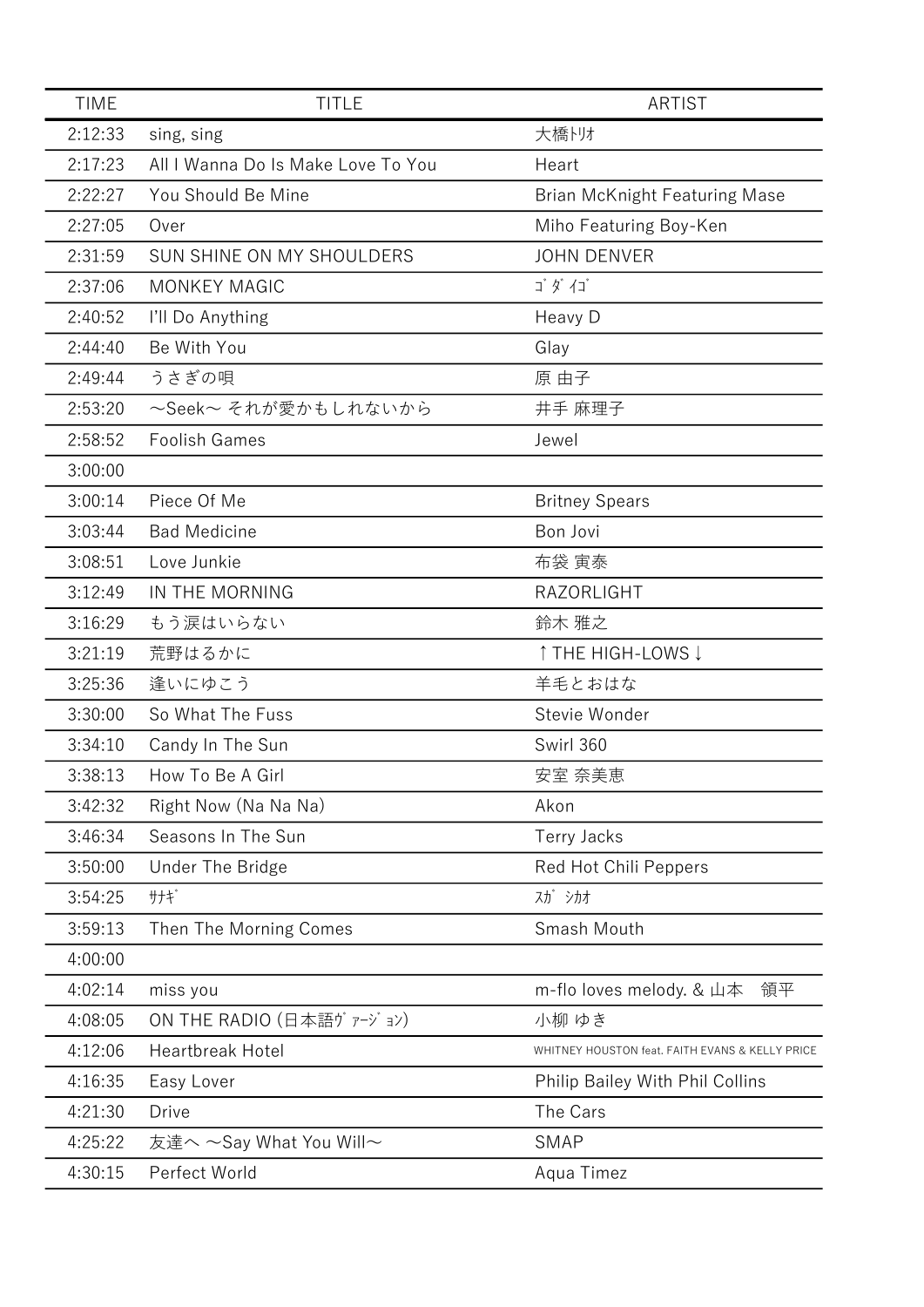| <b>TIME</b> | <b>TITLE</b>                | ARTIST                            |
|-------------|-----------------------------|-----------------------------------|
| 4:34:48     | <b>SPARKLE TRAIN</b>        | SOULHEAD                          |
| 4:39:04     | Don't You Want Me           | <b>JODY WATLEY</b>                |
| 4:43:08     | WHAT DO YOU GOT?            | <b>BON JOVI</b>                   |
| 4:46:53     | Yellow Ledbetter            | pearl jam                         |
| 4:51:54     | Humpin' Around              | Bobby Brown                       |
| 4:58:11     | Manic Monday                | <b>Bangles</b>                    |
| 5:00:00     |                             |                                   |
| 5:00:00     | Ooh Yeah                    | K-Ci & JoJo                       |
| 5:03:19     | I Feel The Earth Move       | Carole King                       |
| 5:06:17     | Why Do Fools Fall In Love   | Diana Ross                        |
| 5:09:08     | Make Love Stay              | Dan Fogelberg                     |
| 5:13:40     | 立つんだジョー                     | レミオロメン                            |
| 5:18:13     | <b>Just Dance</b>           | Lady GaGa Featuring Colby O'Donis |
| 5:22:13     | All I Wanna Do              | Sheryl Crow                       |
| 5:26:43     | Change Of Heart             | Wendy Moten                       |
| 5:30:55     | <b>5 COLORS IN HER HAIR</b> | McFLY                             |
| 5:33:52     | Another Orion               | 藤井 バヤ                             |
| 5:38:40     | Angel                       | Aerosmith                         |
| 5:43:40     | <b>NEW PARADISE</b>         | w-inds.                           |
| 5:48:39     | As Long As You Love Me      | <b>Backstreet Boys</b>            |
| 5:52:19     | 陽の照りながら雨の降る                 | Cocco                             |
| 5:56:53     | Situation                   | <b>BEAT CRUSADERS</b>             |
| 6:00:00     |                             |                                   |
| 6:00:15     | Loving Every Minute         | Jeniifer Brown                    |
| 6:03:59     | Fly Robin Fly               | <b>Silver Convention</b>          |
| 6:09:29     | Don't Change Your Plans     | Ben Folds Five                    |
| 6:14:34     | プラシーボ ・セシボン                 | 冨田カボfeat. 高橋幸宏+大貫妙子               |
| 6:19:34     | Under The Light Of The Moon | The Merrymakers                   |
| 6:22:21     | Like a sunshine, my memory  | <b>PUSHIM</b>                     |
| 6:26:54     | ひまわりの丘で                     | 原田 知世                             |
| 6:30:19     | Can't Help Falling In Love  | Corey Hart                        |
| 6:33:37     | 出逢った頃のように                   | Every Little Thing                |
| 6:37:53     | Let It Go                   | Scatman John                      |
| 6:41:30     | again                       | janet jackson                     |
| 6:45:17     | Indigo Waltz '93            | a 久保田 利伸                          |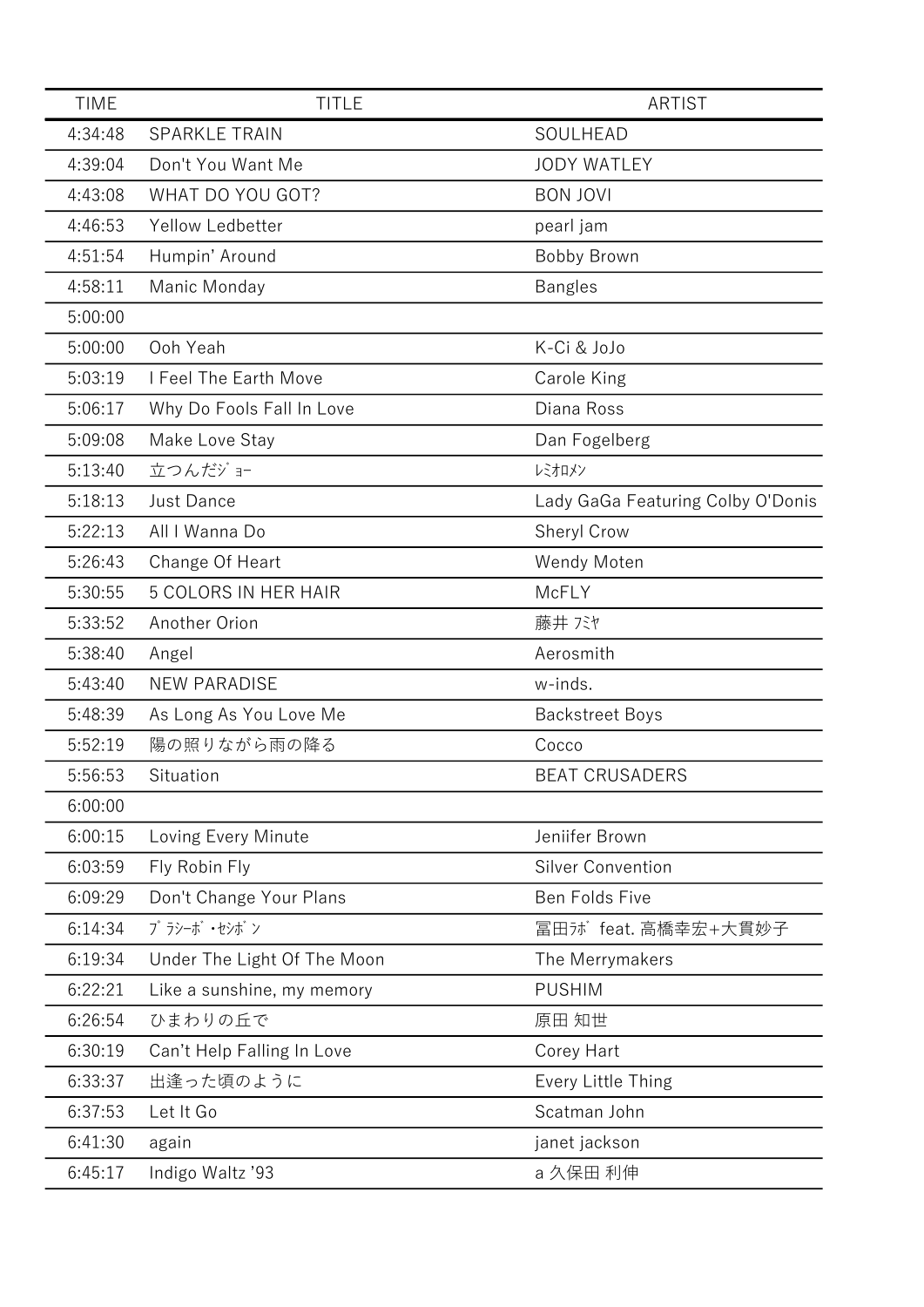| <b>TIME</b> | <b>TITLE</b>                 | <b>ARTIST</b>         |
|-------------|------------------------------|-----------------------|
| 6:50:35     | I Don't Mind                 | Elisha La'verne       |
| 6:54:15     | Not Enough Love In The World | Don Henly             |
| 6:58:03     | <b>SLY</b>                   | <b>RIP SLYME</b>      |
| 7:00:00     |                              |                       |
| 7:02:05     | Meu Carnaval                 | <b>ANN SALLY</b>      |
| 7:06:32     | 焼け野が原                        | Cocco                 |
| 7:11:09     | You And Me Song              | The Wannadies         |
| 7:13:58     | At My Most Beautiful         | R.P.M.                |
| 7:17:37     | Fragile                      | Every Little Thing    |
| 7:22:25     | Nothing                      | Janet Jackson         |
| 7:26:04     | Jessie's Girl                | Rick Springfield      |
| 7:29:15     | This Town                    | Elvis Costello        |
| 7:34:01     | Rollin' Days                 | Superfly              |
| 7:38:00     | Waste A Moment               | Kings Of Leon         |
| 7:41:24     | Urgently In Love             | <b>Billy Crawford</b> |
| 7:45:17     | So Pure                      | Baby D                |
| 7:49:47     | 365日のラブストーリー                 | ソナーボ ケット              |
| 7:54:18     | <b>SMILE</b>                 | <b>WORKSHY</b>        |
| 8:00:00     |                              |                       |
| 8:02:05     | Bag Lady                     | Erykah Badu           |
| 8:07:51     | This Night                   | <b>CHEMISTRY</b>      |
| 8:12:29     | Get Over It                  | The Eagles            |
| 8:15:56     | Pretty Tied Up               | Guns N' Roses         |
| 8:20:42     | Life                         | 熊木杏里                  |
| 8:24:56     | Hello                        | Adele                 |
| 8:29:27     | Grace                        | THE VIEW              |
| 8:33:05     | Pride                        | U <sub>2</sub>        |
| 8:37:12     | WE DO                        | いきものがかり               |
| 8:41:16     | THE GREATEST                 | <b>KING</b>           |
| 8:44:53     | Buy U A Drank                | T-Pain Feat. Yung Joc |
| 8:48:41     | All True Man                 | Alexander O'Neal      |
| 8:53:55     | <b>EASY WALK</b>             | HOME MADE 家族          |
| 8:58:23     | Reptile                      | Eric Clapton          |
| 9:00:00     |                              |                       |
| 9:03:30     | DOWN BOY                     | <b>HOLLY VALANCE</b>  |
|             |                              |                       |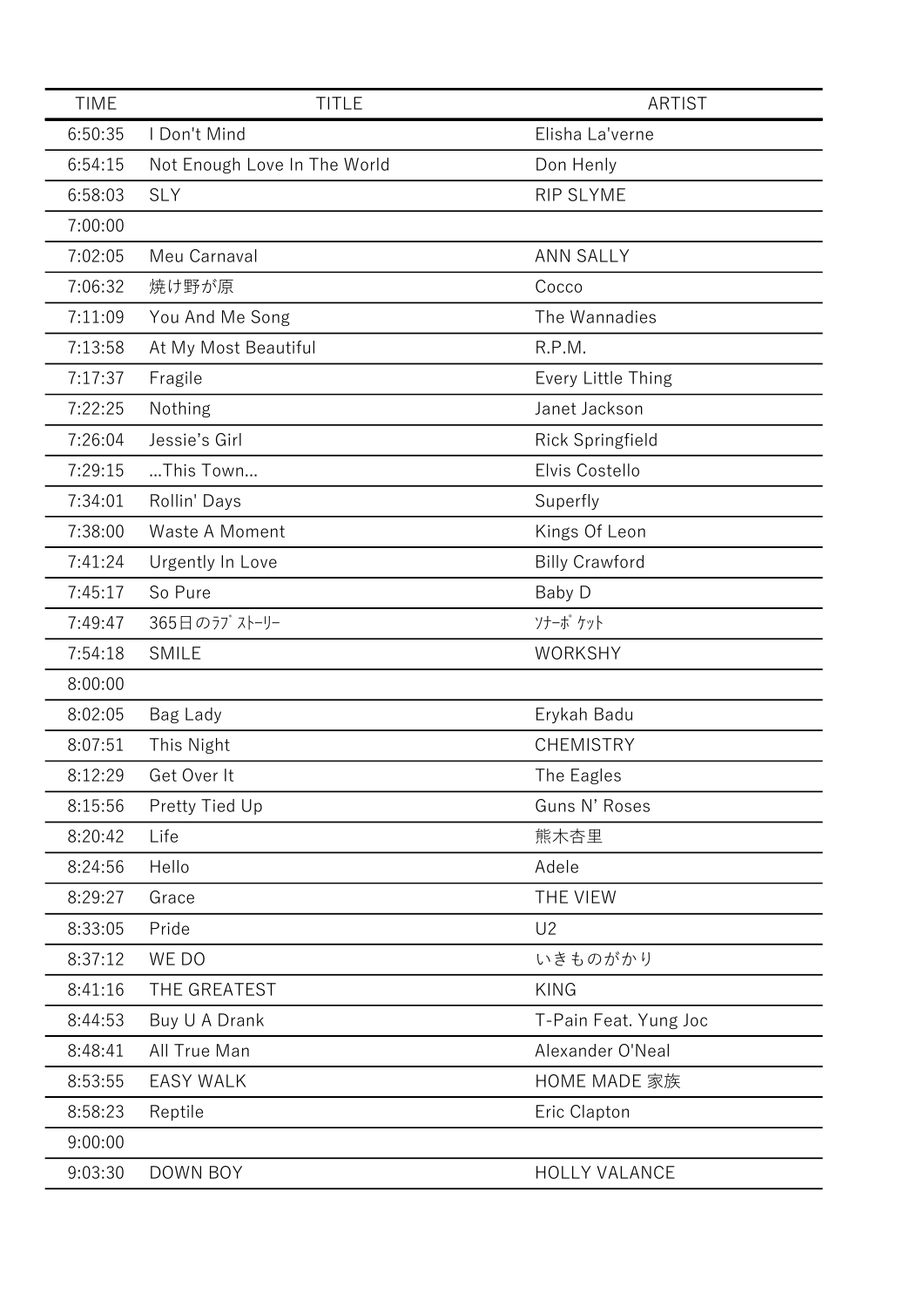| <b>TIME</b> | <b>TITLE</b>            | <b>ARTIST</b>                |
|-------------|-------------------------|------------------------------|
| 9:06:54     | 愛が呼ぶほうへ                 | Porno Graffitti              |
| 9:11:32     | Provenza                | Karol G                      |
| 9:14:59     | RICO SUAVE              | <b>GERARDO</b>               |
| 9:19:57     | woh woh                 | 和正<br>小田                     |
| 9:23:56     | Fragile                 | <b>Sting</b>                 |
| 9:28:03     | Perfect Illusion        | Lady Gaga                    |
| 9:31:02     | <b>MC'S CAN KISS</b>    | <b>UFFIE</b>                 |
| 9:34:31     | 貴方が好きな私                 | 阿部真央                         |
| 9:41:00     | ROCKIN' THE SUBURBS     | <b>BEN FOLDS</b>             |
| 9:45:56     | Your New Cuckoo         | The Cardigans                |
| 9:50:07     | ボク☆ロケット                 | ダイスケ                         |
| 9:54:54     | Sing The Changes        | The Fireman                  |
| 12:30:00    |                         |                              |
| 12:30:28    | <b>Right Now</b>        | <b>SR71</b>                  |
| 12:33:13    | 7月24日                   | DREAM COME TRUE feat. ZEEBRA |
| 12:37:56    | Nothing To Declare      | Cloudberry Jam               |
| 12:40:39    | Shake Your Love         | Debbie Gibson                |
| 12:44:35    | Love or Lies            | capsule                      |
| 12:49:51    | Someting Just Like This | The Chainsmokers & Coldplay  |
| 12:54:16    | Celebration             | Kool & The Gang              |
| 13:00:00    |                         |                              |
| 13:00:15    | burn burn               | lostprophets                 |
| 13:03:34    | kaleido proud fiesta    | UNISON SQUARE GARDEN         |
| 13:07:22    | What A Feeling          | Marcia Hines                 |
| 13:12:49    | Cross My Broken Heart   | Jets                         |
| 13:17:06    | GT400                   | Thee Michelle Gun Elephant   |
| 13:21:20    | Poison                  | <b>ALICE COOPER</b>          |
| 13:26:04    | When The Lights Go Out  | Five                         |
| 16:00:00    |                         |                              |
| 16:00:14    | EVERYTHING              | <b>GIOVANCA</b>              |
| 16:03:54    | アリス                     | 水曜日のカンパネラ                    |
| 16:07:44    | Tell Me It's Real       | K-Ci & Jojo                  |
| 16:12:22    | She's All Ever Had      | <b>Ricky Martin</b>          |
| 16:16:40    | I SHOULD BE SO LUCKY    | mihinaru GT                  |
| 16:21:01    | You Want More           | holly cole                   |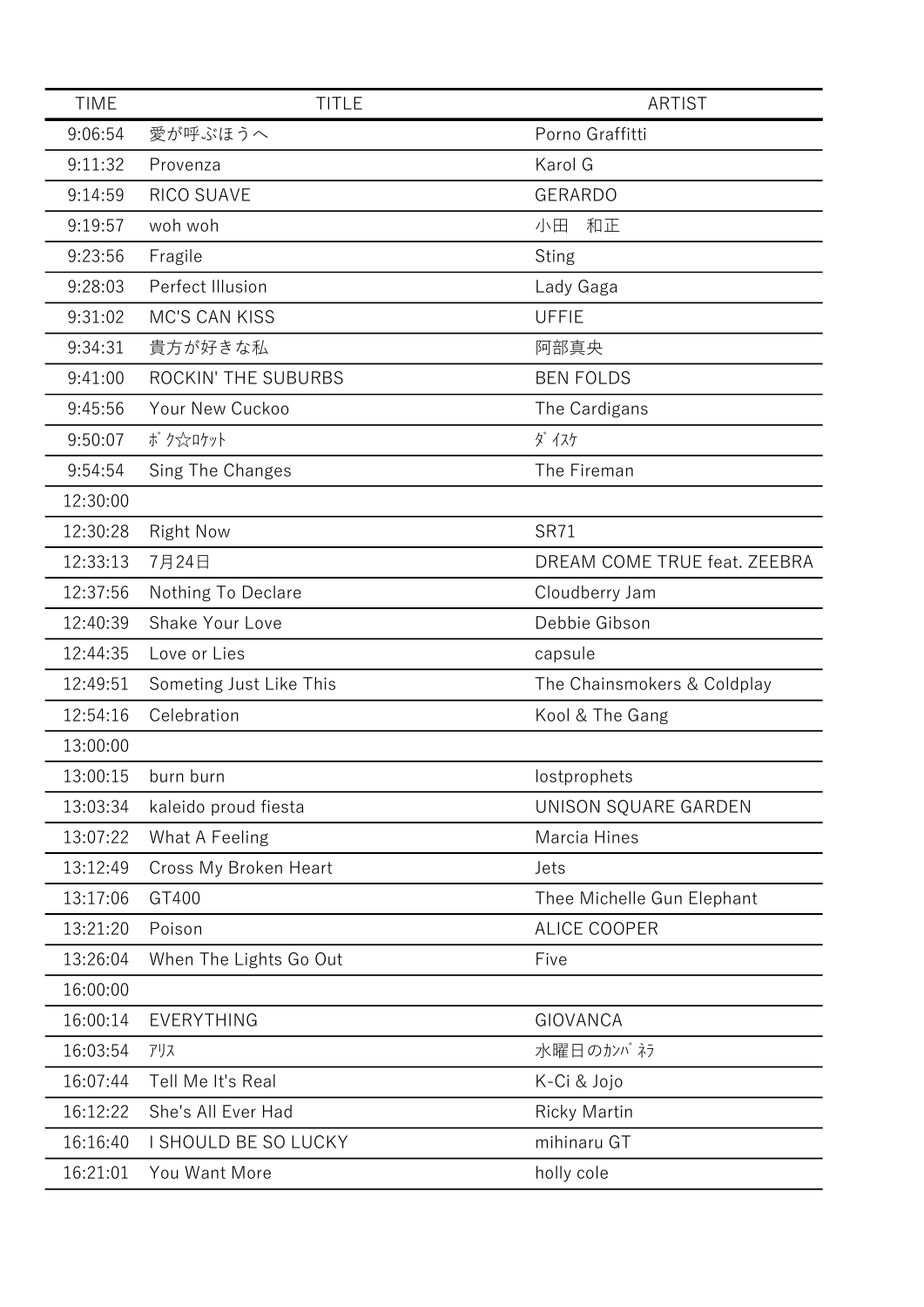| <b>TIME</b> | <b>TITLE</b>                 | <b>ARTIST</b>                               |
|-------------|------------------------------|---------------------------------------------|
| 16:25:30    | Africa                       | <b>TOTO</b>                                 |
| 16:33:00    | <b>HYPNOTIZE</b>             | SYSTEM OF A DOWN                            |
| 16:36:10    | 友達の唄                         | <b>BUMP OF CHICKEN</b>                      |
| 16:42:33    | <b>Breathe</b>               | Faith Hill                                  |
| 16:46:36    | LET'S START FROM HERE        | <b>JOANNA WANG</b>                          |
| 16:50:27    | 初恋が泣いている                     | あいみょん                                       |
| 16:54:21    | H Gang                       | Donald Fagen                                |
| 19:30:00    |                              |                                             |
| 19:31:10    | Never Even Told Me Her Name  | Air Traffic                                 |
| 19:33:52    | IT'S SHOWTIME !!             | B'z                                         |
| 19:38:05    | WHAT DO YOU TAKE ME FOR?     | the brand new heavies FEAT. N'DEA DAVENPORT |
| 19:41:50    | The Message                  | <b>NATE JAMES</b>                           |
| 19:45:21    | そばにいるね                       | 青山<br>テルマ feat. Soulja                      |
| 19:50:22    | Adia                         | Sarah McLachlan                             |
| 19:54:20    | Fade Into Light              | <b>Boz Scaggs</b>                           |
| 20:00:00    |                              |                                             |
| 20:00:15    | <b>LOTUS FLOWER</b>          | <b>RADIOHEAD</b>                            |
| 20:05:16    | Neighbormind                 | 凛として時雨                                      |
| 20:09:36    | Love Don't Cost A Thing      | Jennifer Lopez                              |
| 20:13:17    | WE'VE GOT LOVE               | <b>BABYFACE</b>                             |
| 20:18:12    | Secret Ceremony              | millennium parade                           |
| 20:21:47    | <b>TASTE</b>                 | Rhye                                        |
| 20:25:40    | <b>Just Missed The Train</b> | <b>Trine Rein</b>                           |
| 20:31:10    | Gives You Hell               | The All-American Rejects                    |
| 20:34:41    | 愛にコリータ                       | 山崎 まさよし                                     |
| 20:39:08    | LOVE LOCKDOWN                | <b>KANYE WEST</b>                           |
| 20:43:39    | I Feel So Good               | Sonique                                     |
| 20:47:35    | ありがとう                        | いきものがかり                                     |
| 20:53:33    | Piece Of My Love             | Guy                                         |
| 21:00:00    |                              |                                             |
| 21:00:14    | Someday                      | Nickelback                                  |
| 21:03:40    | very special !!              | サンボ マスター                                    |
| 21:08:22    | <b>Better To Never</b>       | Sway Penala                                 |
| 21:12:54    | You Are The One              | Elisha La'verne                             |
| 21:17:06    | はじまりのとき                      | 絢香                                          |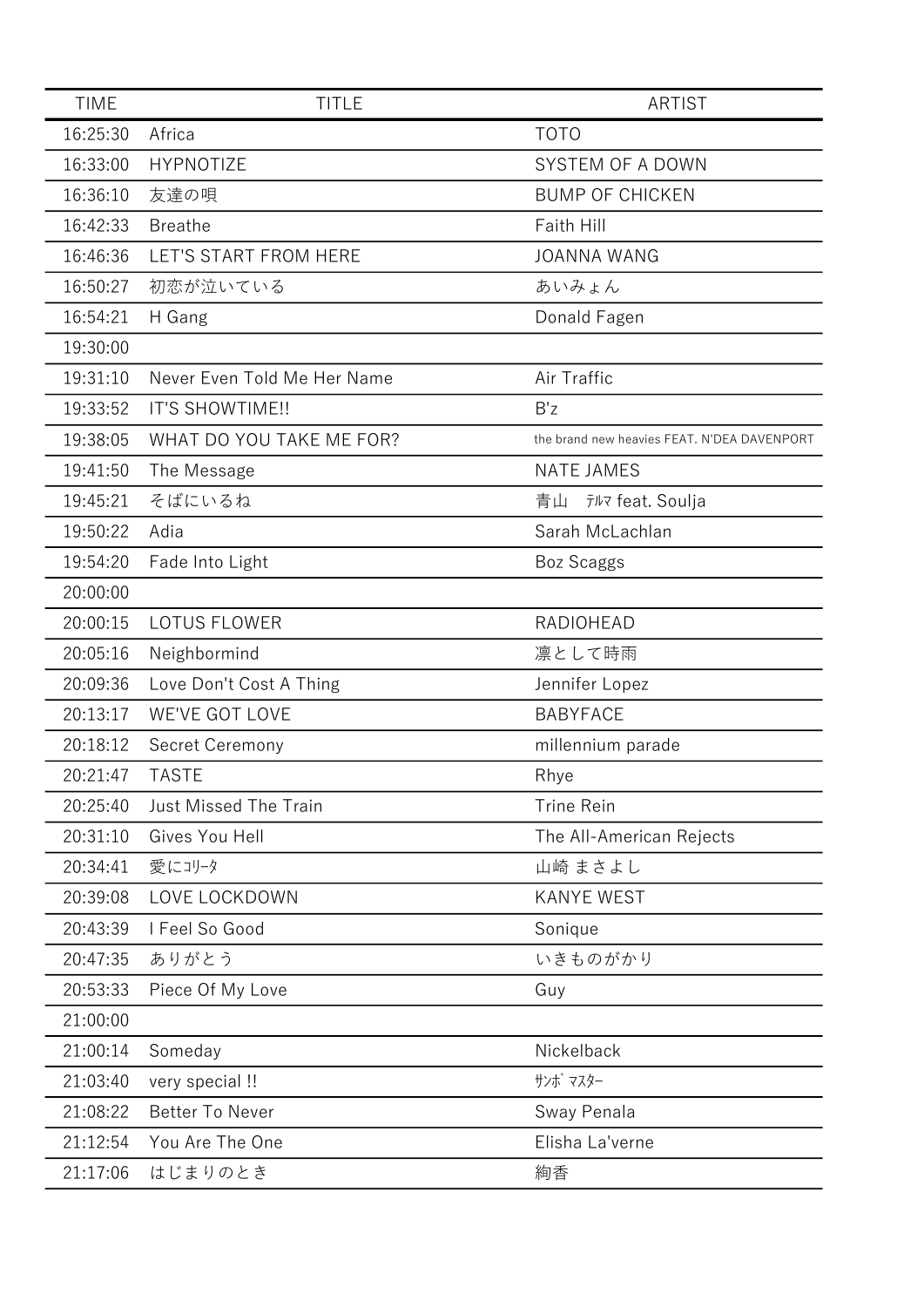| <b>TIME</b> | <b>TITLE</b>                        | <b>ARTIST</b>             |
|-------------|-------------------------------------|---------------------------|
| 21:21:15    | By Your Side                        | Sade                      |
| 21:25:53    | You Oughta Know By Now              | Ray Kennedy               |
| 21:35:20    | Love [Radio Edit]                   | Keyshia Cole              |
| 21:39:22    | サボ タージュ                             | 東京スカパ ラダ イスオーケストラ vs. ALI |
| 21:43:35    | The Word                            | <b>BETTYE LAVETTE</b>     |
| 21:47:17    | Royal Chocolate Flush               | <b>MISIA</b>              |
| 21:51:08    | Imagination                         | Tamia                     |
| 21:54:40    | I Gave You Everything [House Of Fla | 4PM                       |
| 22:00:00    |                                     |                           |
| 22:00:15    | UNTIL IT'S GONE                     | <b>LINKIN PARK</b>        |
| 22:04:08    | 恋のメガラバ                              | マキシマム ザ ホルモン              |
| 22:09:53    | Locked Away                         | R. City Feat. Adam Levine |
| 22:13:37    | me & u                              | CASSIE                    |
| 22:16:58    | あぁ                                  | <b>SUPERFLY</b>           |
| 22:20:26    | WITH U                              | Janet Jackson             |
| 22:25:42    | <b>LET IT WHIP</b>                  | DAZZ BAND                 |
| 22:31:11    | Humpin' Around                      | Bobby Brown               |
| 22:37:28    | Single Life                         | Pandora                   |
| 22:41:17    | <b>FUNKY TOWN</b>                   | 奈美恵<br>安室                 |
| 22:45:03    | Magnetic                            | Earth, Wind & Fire        |
| 22:49:27    | 涙そうそう                               | noon                      |
| 22:53:23    | <b>TRUE</b>                         | Spandau Ballet            |
| 23:00:00    |                                     |                           |
| 23:00:15    | Revolution                          | <b>Big Mountain</b>       |
| 23:03:53    | Jealousy                            | Charles & Eddie           |
| 23:08:31    | 何度でも                                | DREAMS COME TRUE          |
| 23:12:11    | Slow Hand                           | <b>Pointer Sisters</b>    |
| 23:16:09    | $7 - k$                             | Silva                     |
| 23:21:42    | The Power                           | <b>SNAP</b>               |
| 23:25:45    | Baby Jane                           | <b>Rod Stewart</b>        |
| 23:31:11    | Adolescent Sex                      | Japan                     |
| 23:34:53    | Venus                               | <b>Shocking Blue</b>      |
| 23:38:11    | Now And Then ~失われた時を求めて~            | My Little Lover           |
| 23:43:52    | I Only Have Eyes For You            | Art Garfunkel             |
| 23:47:44    | バゾイ-好きでよかった-                        | ウルフルズ                     |